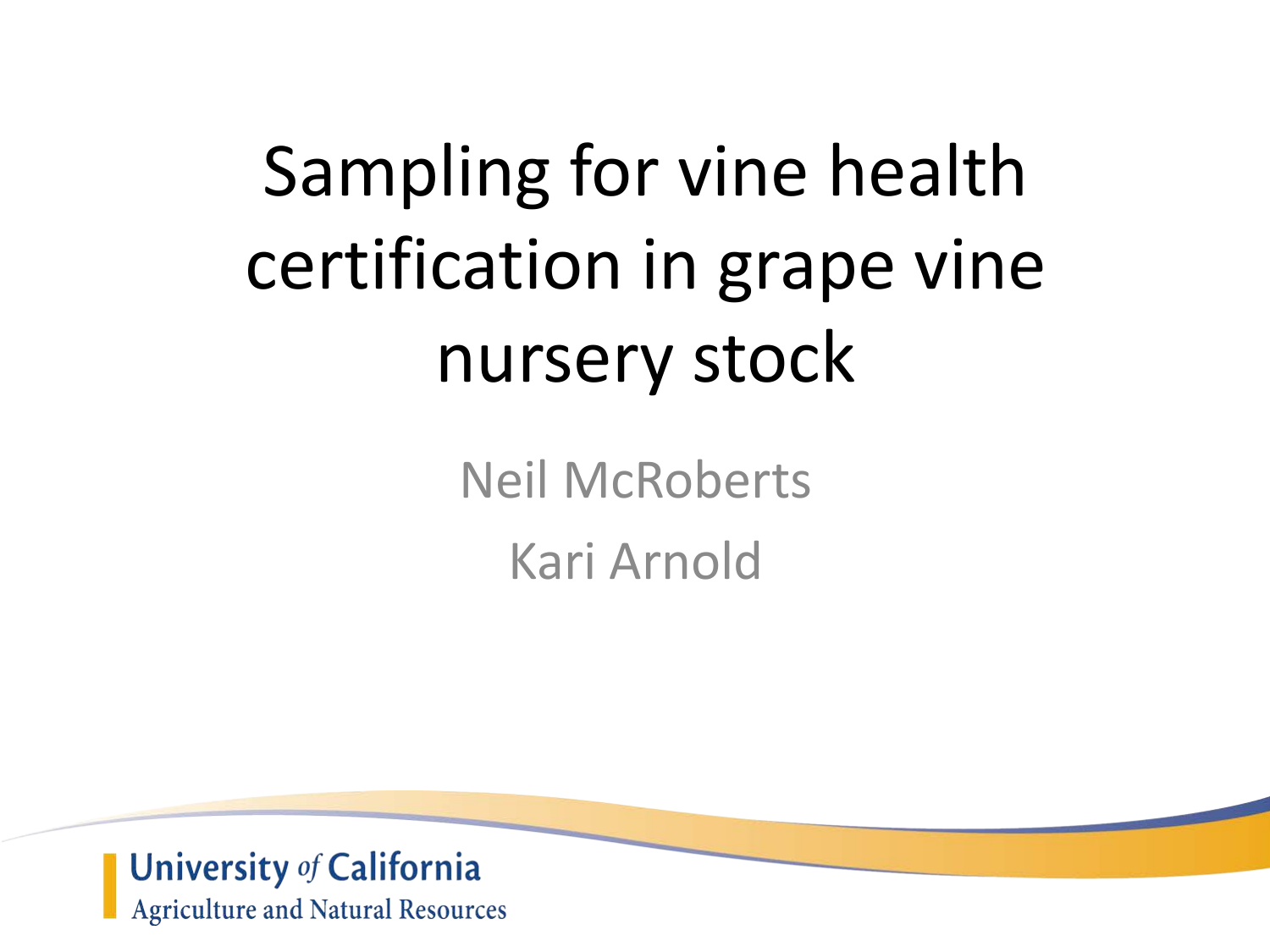# General comments on sampling

- It **does not** give definitive answers
	- Statistically designed sampling plans have known long-run performance but can under- or overestimate disease in any specific case
- It **does not** always (ever?) reduce uncertainty
- It will almost always be constrained by money and/or time
- It should be done often and as early as possible in the propagation chain
- Do not overlook the value of visual inspection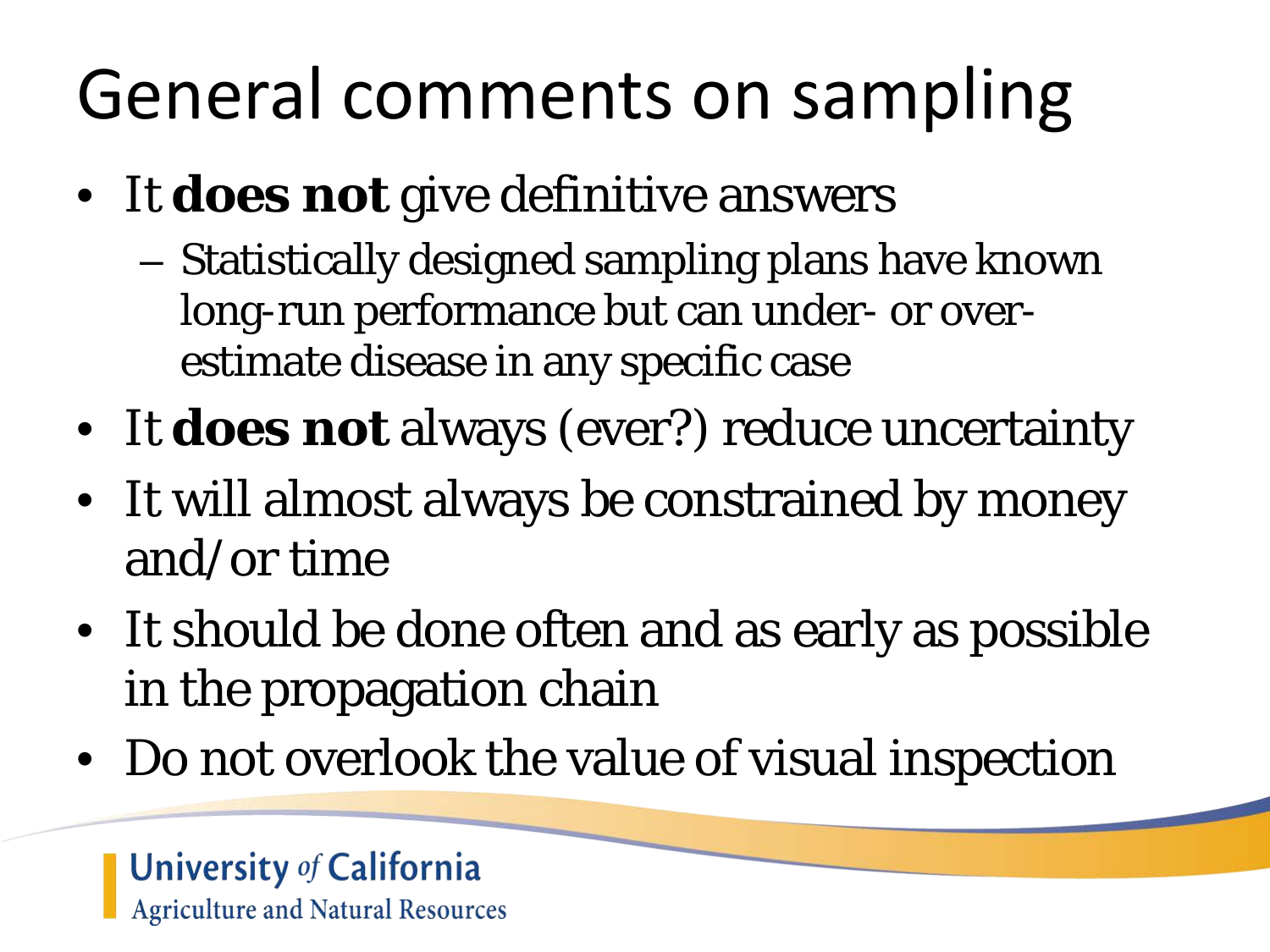# Sampling propagated vines

*Sampling the source material will be more efficient*

*Illustrating the scale of the problem Suppose N = 5 mother vines n = 10 budsticks from each = 50 propagated vines*

*Suppose we want to take Simple Random Sample (SRS) of m = 5 sticks*

*There are*

$$
\binom{50}{5} = 2,118,760
$$

*ways to draw the sample.*  $n^N=100,000$ *combinations have wood from all 5 mother vines so only 100,000/2,118,760 = 0.047 (5%) of SRS capture all 5 mother vines.* 

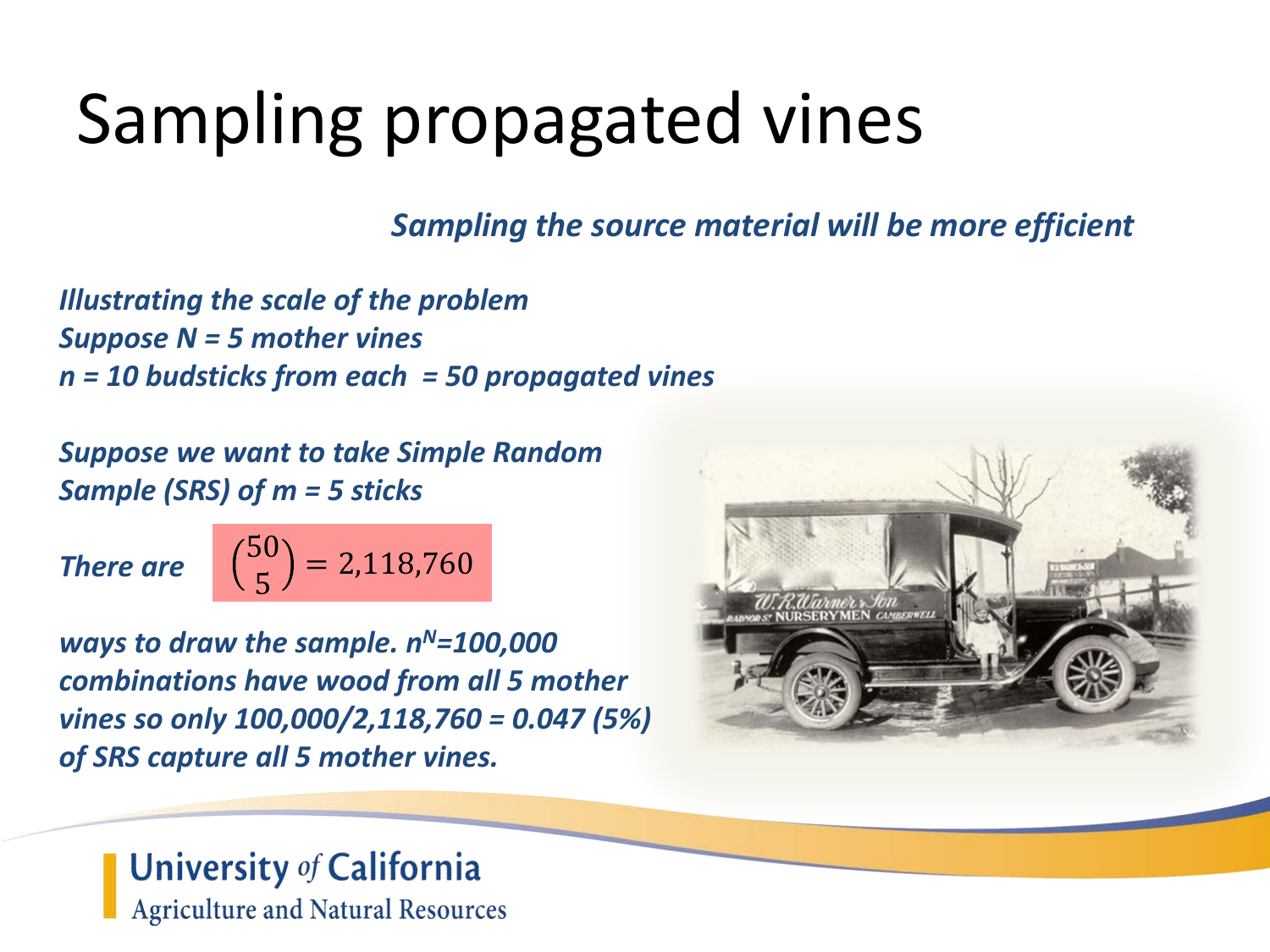# Sampling propagated vines cont'd.

*Sampling the source material will be more efficient*

*More realistic (but still tiny-size) problem Suppose N = 50 mother vines n = 100 budsticks from each vine*

*Suppose d = 1 infected mother vine = n\*d = 100 infected daughter vines in n\*N = 5000*

*We sample k = 20 vines off the truck using a SRS and send for testing. What is the probability we find x = 0,1, … k infected vines in the sample?*

*Hypergeometric distribution*

$$
\Pr(X = x) = \frac{\binom{n \cdot d}{x} \binom{n \cdot N - n \cdot d}{k - x}}{\binom{n \cdot N}{k}}
$$

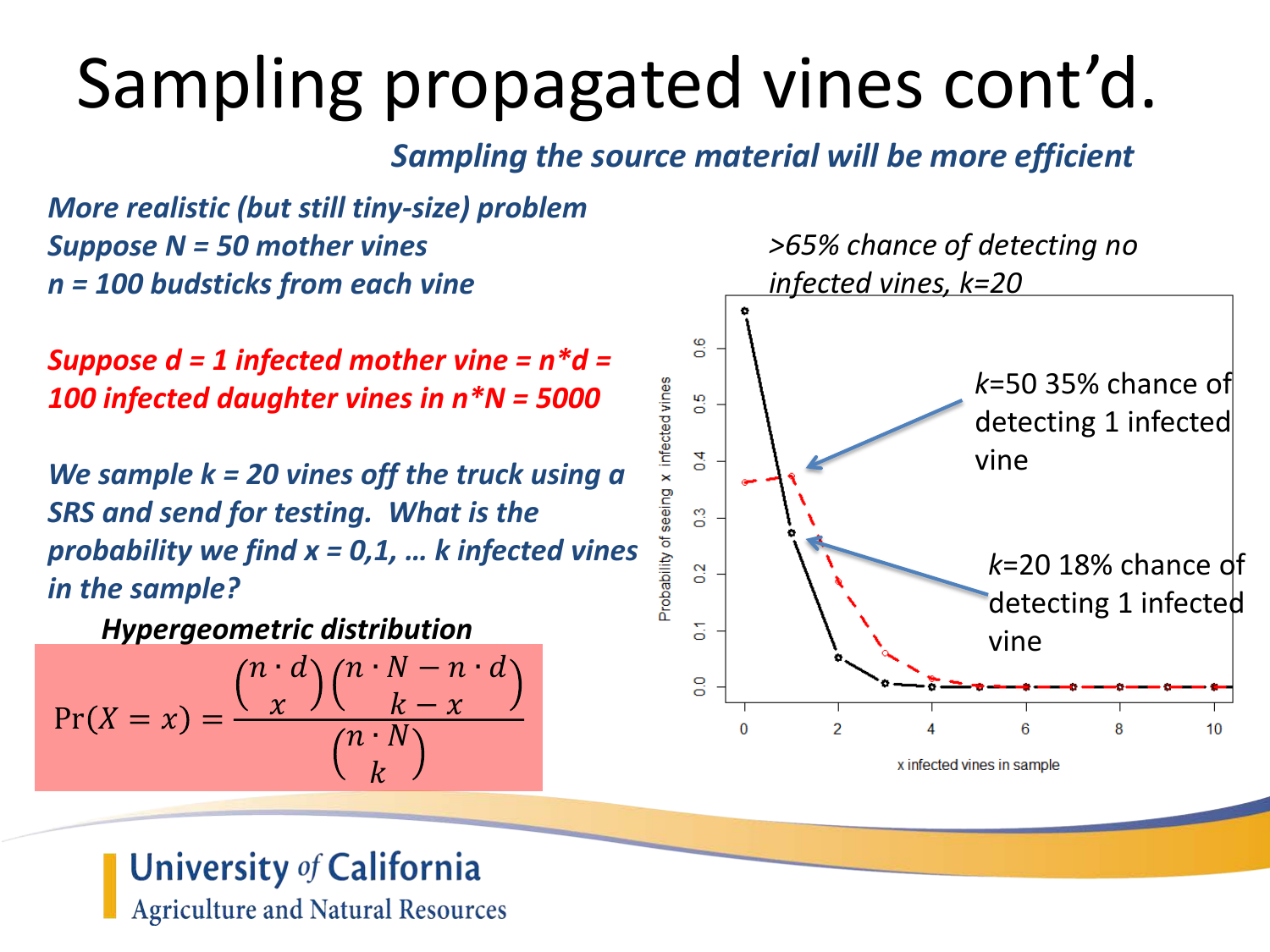# Block sampling for disease incidence

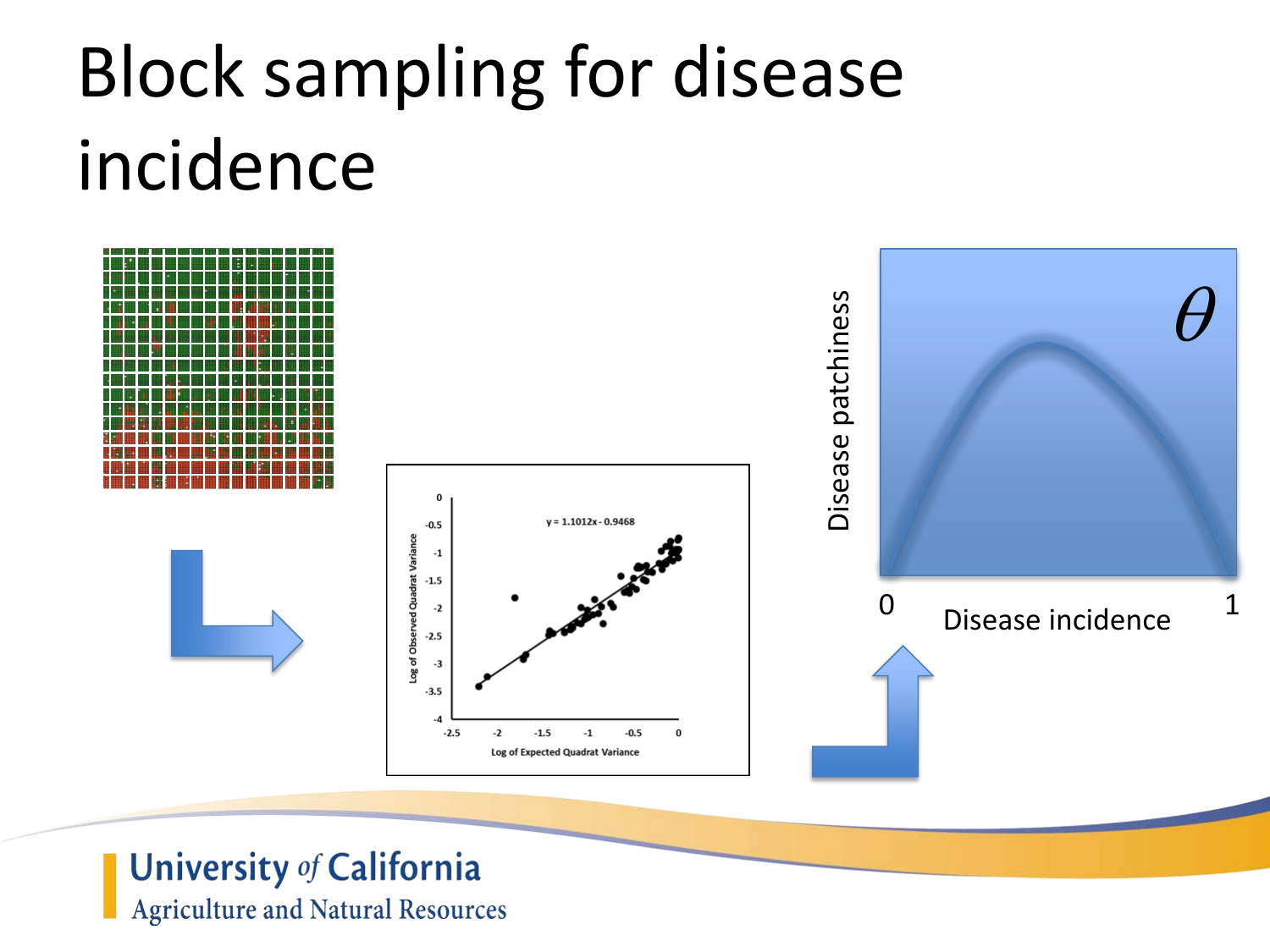# If you don't find it, is it really not there?

$$
Pr(X = 0) = (1 + n\theta)^{-N\frac{p}{\theta}}
$$

*Probability of not detecting disease if true vine incidence is p, group size is n and N groups of tests are made*

*Maximum true vine disease incidence that could result in zero positives, given group size n, N groups, with probability P.*

 $N = -\theta \cdot log(P)/p \cdot log(1 + n\theta)$ 

 $p = -\theta \cdot log(P)/N \cdot log(1 + n\theta)$ 

*Sample size required to generate zero positives, given group size n and true disease incidence p, with probability P. Larger samples will give one or more positives*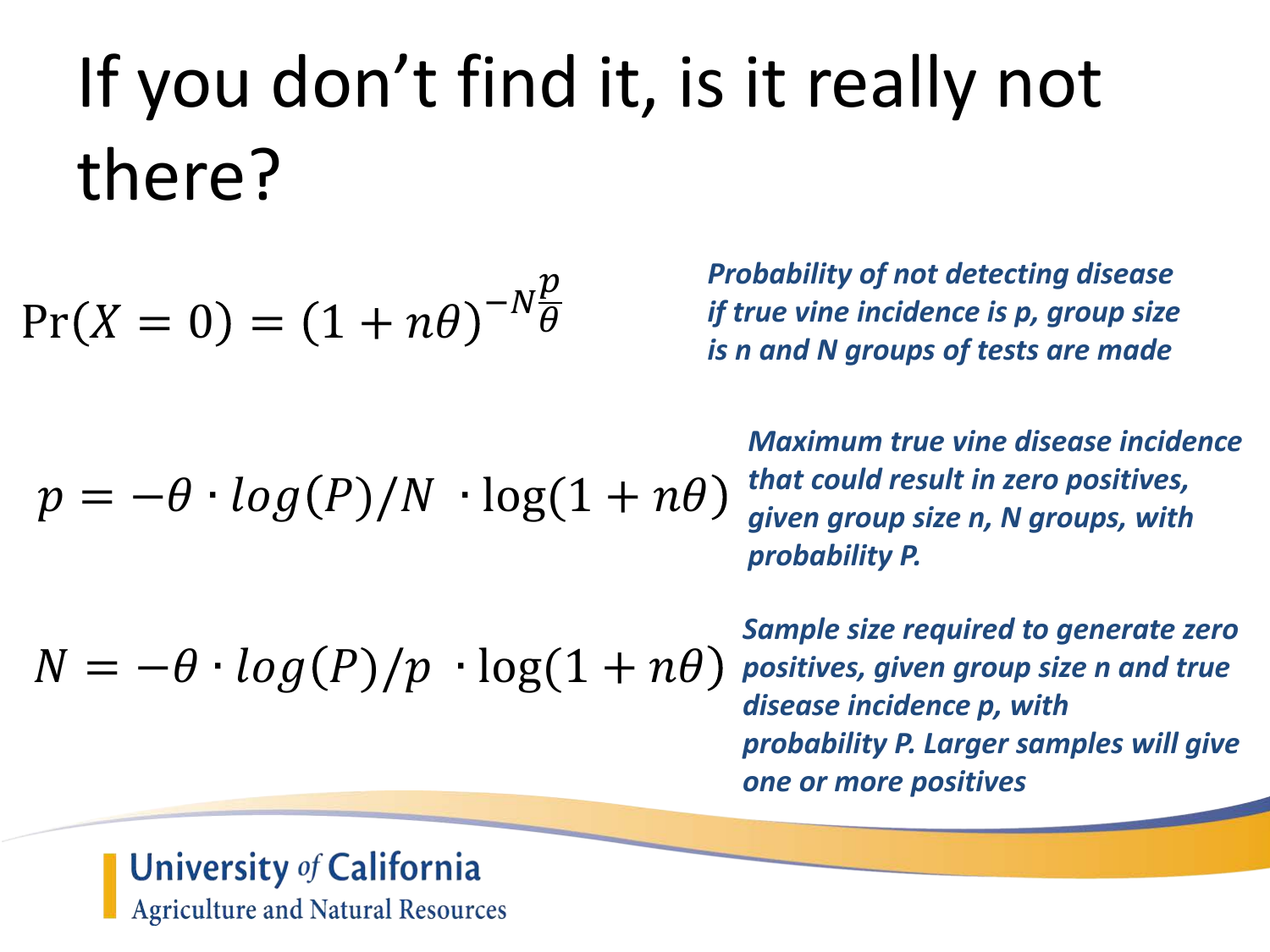# Case Study





Grower decided to test using this structure:

- 5 sets (quadrats)
- 10 samples (n=10) in each set



- Each vine individually tested
- "W" formation throughout field block

"X" works too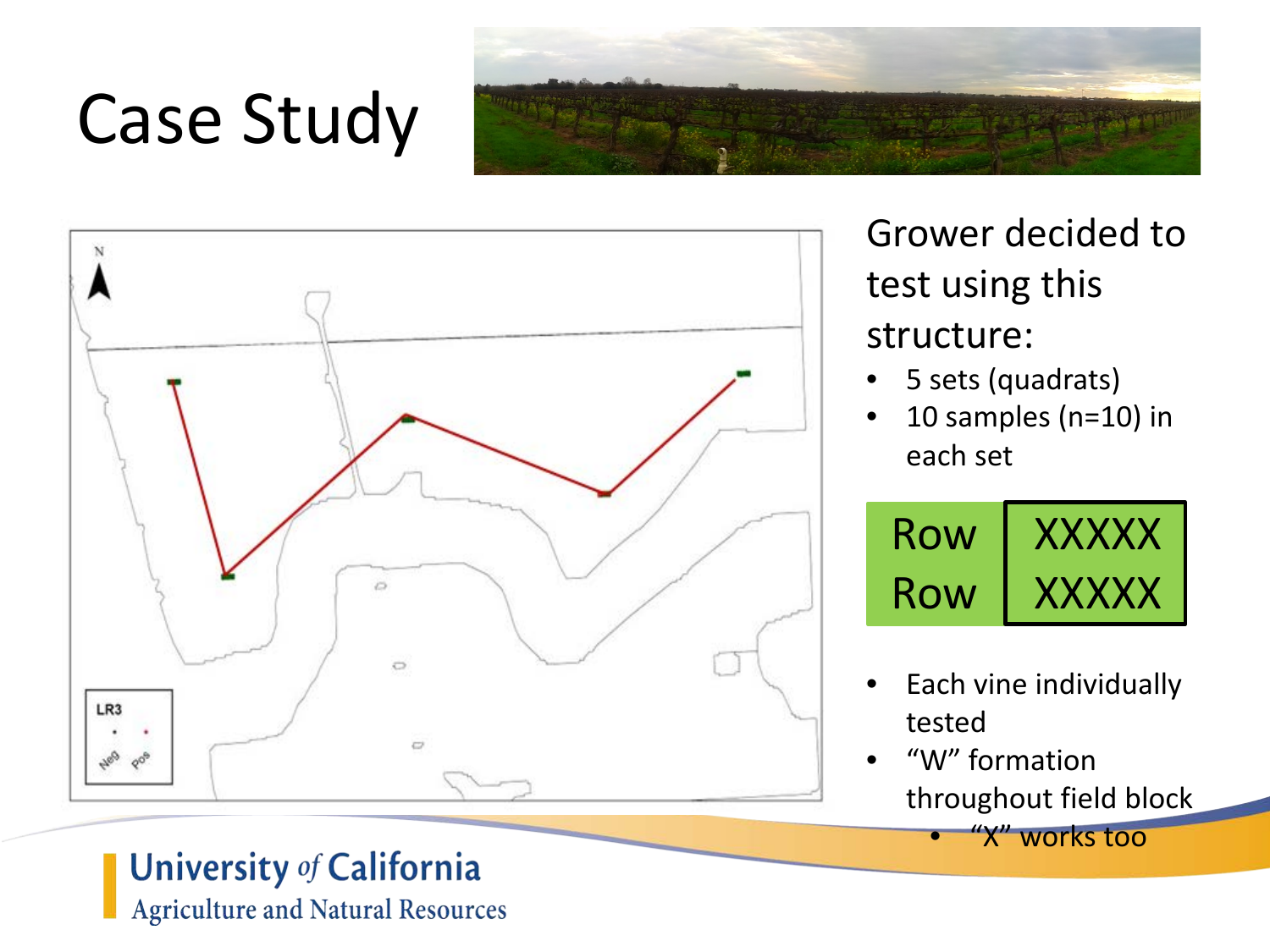# Where are the positives?

## **GRBaV**

15 positive of 50, approx. 15%

5 Quadrats of 10:

| Quadrat        | # Positive |
|----------------|------------|
| $\mathbf 1$    | 3/10       |
| 2              | 2/10       |
| $\overline{3}$ | 0/10       |
| 4              | 0/10       |
| 5              | 10/10      |

## GLRaV-3

5 positive of 50, approx. 5%

5 Quadrats of 10:

| Quadrat     | # Positive |
|-------------|------------|
| $\mathbf 1$ | 1/10       |
| 2           | 0/10       |
| 3           | 0/10       |
| 4           | 0/10       |
| 5           | 4/10       |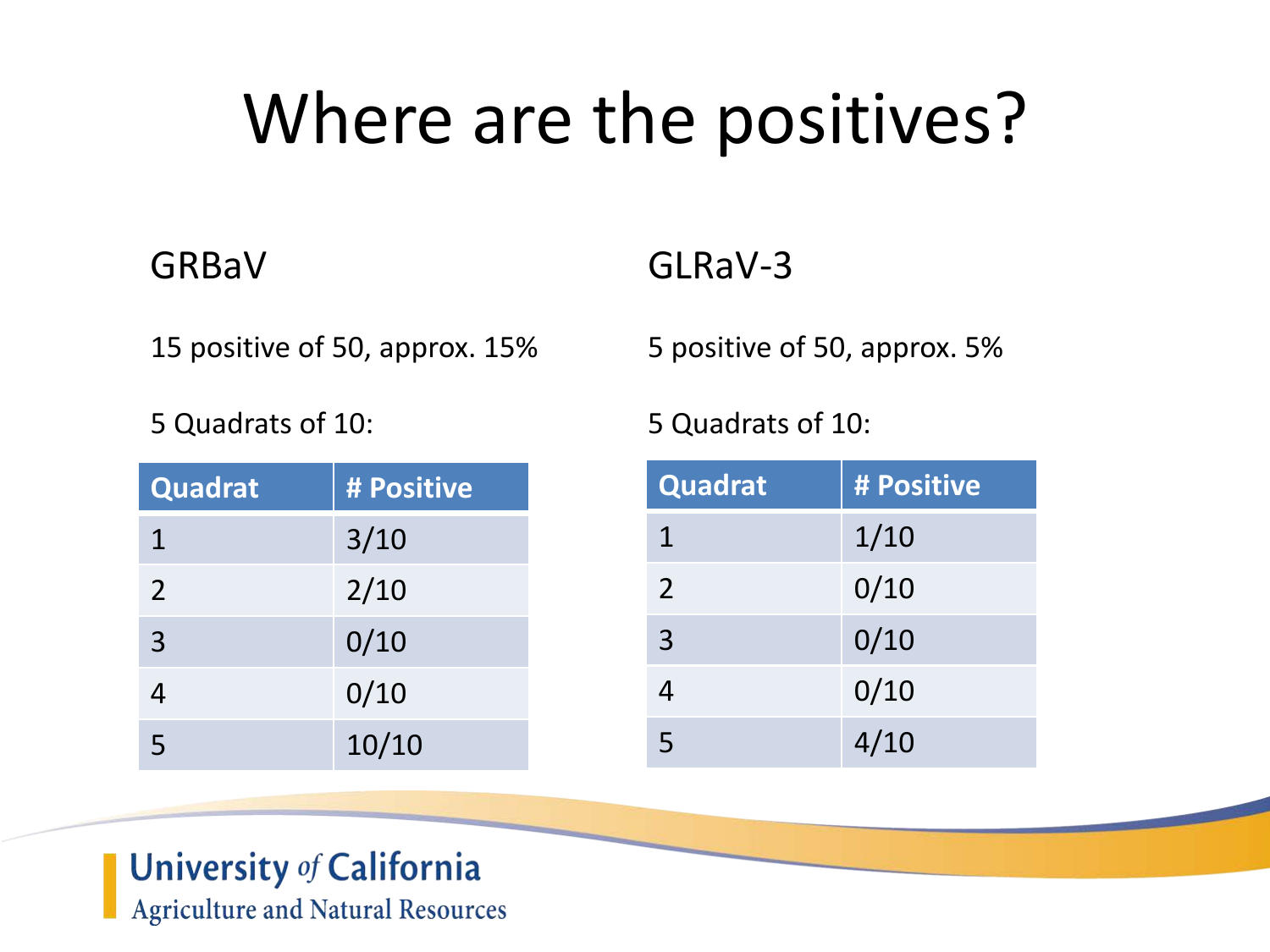## GLRaV-3 in the given samples

### **BINOMIAL**

| BETA-BINOMIAL |  |
|---------------|--|
|---------------|--|

| Fit Statistics                 |      |  |  |  |  |  |
|--------------------------------|------|--|--|--|--|--|
| -2 Log Likelihood              | 17.2 |  |  |  |  |  |
| AIC (smaller is better)        |      |  |  |  |  |  |
| AICC (smaller is better)       | 20.5 |  |  |  |  |  |
| <b>BIC</b> (smaller is better) | 18 R |  |  |  |  |  |

| <b>Fit Statistics</b>          |      |
|--------------------------------|------|
| -2 Log Likelihood              | 13.3 |
| AIC (smaller is better)        | 17.3 |
| AICC (smaller is better)       | 23.3 |
| <b>BIC</b> (smaller is better) | 16.5 |

|   | Label Estimate Standard Error DF t Value $Pr$ > 1t   Alpha Lower |  |  |                                   | $\bigcup$ pper |
|---|------------------------------------------------------------------|--|--|-----------------------------------|----------------|
| p | 0.04243                                                          |  |  | $2.36$ 0.065 0.05 -0.00906 0.2091 |                |
|   |                                                                  |  |  |                                   |                |

| Label                  |         | Estimate Standard Error DF t Value Pr >  t   Alpha |  |               |      | Lower      | $\bigcup$ pper |
|------------------------|---------|----------------------------------------------------|--|---------------|------|------------|----------------|
|                        | 0.09716 | 0.07138                                            |  | $1.36$ 0.2316 | 0.05 | $-0.08632$ | 0.2806         |
| alpha                  | 0.3491  | 0.4129                                             |  | $0.85$ 0.4364 | 0.05 | -U. / 1231 | <b>1.4105</b>  |
| beta                   | 3.2439  | 4.3086                                             |  | $0.75$ 0.4854 | 0.05 | $-7.8316$  | 14.3194        |
| rho (intraclass corr.) | 0.2177  | 0.2201                                             |  | $0.99$ 0.3681 | 0.05 | $-0.3482$  | 0.7836         |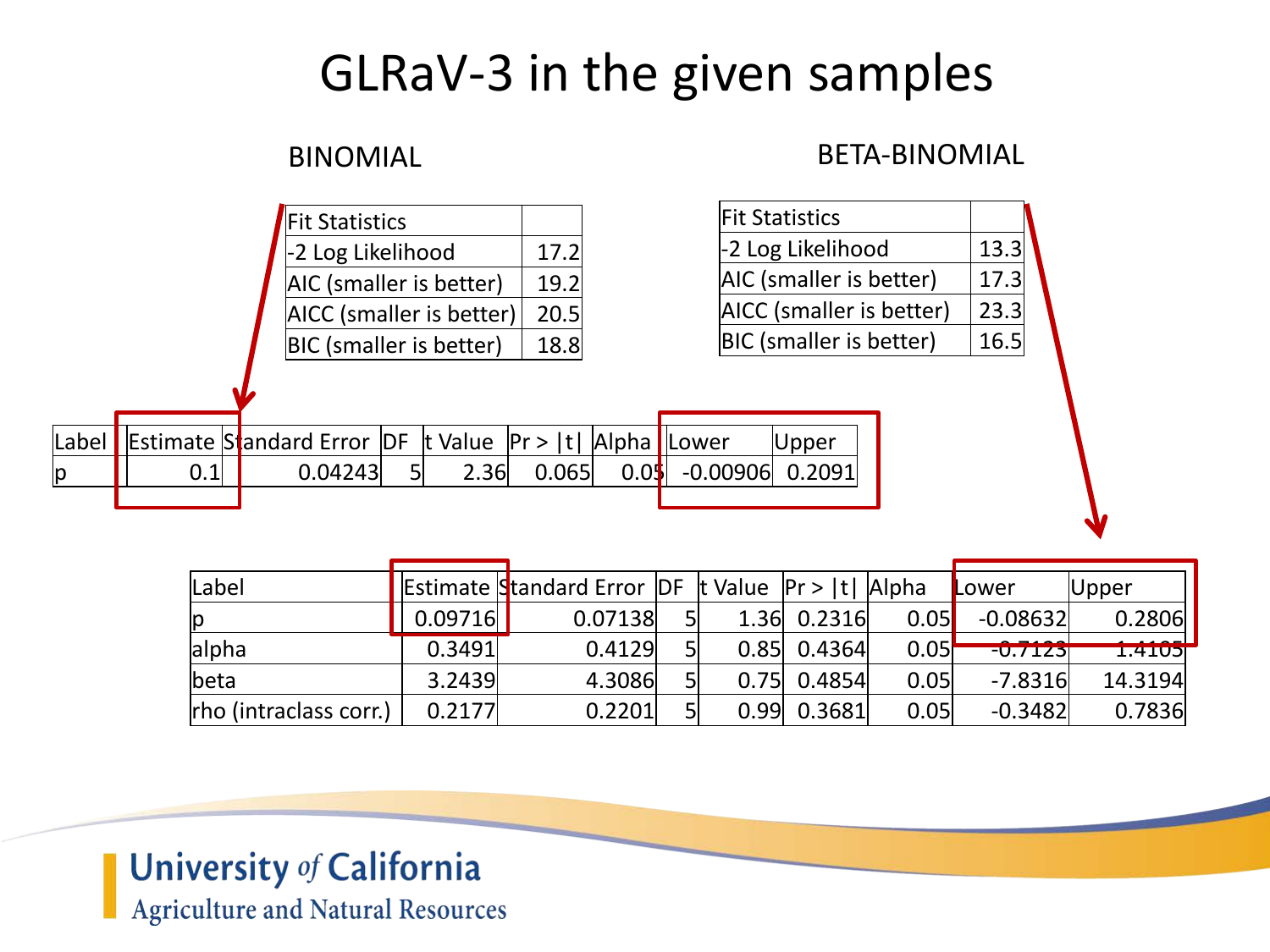## GRBaV in the given samples

| <b>Fit Statistics</b>          |      |
|--------------------------------|------|
| -2 Log Likelihood              | 43.9 |
| AIC (smaller is better)        | 45.9 |
| AICC (smaller is better)       | 47.2 |
| <b>BIC</b> (smaller is better) |      |

### BINOMIAL BETA-BINOMIAL

|       | <b>Fit Statistics</b><br>-2 Log Likelihood |                         |                                            |        |              |        |        |                                   | <b>Fit Statistics</b> |        |                       |                                    |      |                   |                 |  |
|-------|--------------------------------------------|-------------------------|--------------------------------------------|--------|--------------|--------|--------|-----------------------------------|-----------------------|--------|-----------------------|------------------------------------|------|-------------------|-----------------|--|
|       |                                            |                         |                                            |        | 43.9         |        |        |                                   | -2 Log Likelihood     |        |                       |                                    | 19.4 |                   |                 |  |
|       |                                            | AIC (smaller is better) |                                            |        | 45.9         |        |        |                                   |                       |        |                       | AIC (smaller is better)            | 23.4 |                   |                 |  |
|       | AICC (smaller is better)                   |                         |                                            | 47.2   |              |        |        | AICC (smaller is better)          |                       |        | 29.4                  |                                    |      |                   |                 |  |
|       |                                            |                         | <b>BIC</b> (smaller is better)             |        | 45.5         |        |        |                                   |                       |        |                       | BIC (smaller is better)            | 22.6 |                   |                 |  |
|       |                                            |                         |                                            |        |              |        |        |                                   |                       |        |                       |                                    |      |                   |                 |  |
| Label |                                            |                         | Estimate Standard Error DF t Value Pr >  t |        |              |        |        | Alpha                             | Lower                 |        | $U$ pper              |                                    |      |                   |                 |  |
| p     |                                            | 0.3                     | 0.06481                                    |        | $\mathsf{S}$ | 4.63   | 0.0057 | 0.05 0.1334                       |                       |        | 0.4666                |                                    |      |                   |                 |  |
|       |                                            |                         |                                            |        |              |        |        |                                   |                       |        |                       |                                    |      |                   |                 |  |
|       |                                            |                         |                                            |        |              |        |        |                                   |                       |        |                       |                                    |      |                   |                 |  |
|       |                                            |                         | Label                                      |        |              |        |        | <b>Estimate Standard Error DF</b> |                       |        |                       | t Value $ Pr$ >  t   Alpha   Lower |      |                   | Upper           |  |
|       |                                            |                         |                                            |        |              | 0.3519 |        | 0.1738                            |                       |        | 51<br>2.02            | 0.0988                             | 0.05 | $-0.09483$ 0.7986 |                 |  |
|       | alpha<br>lbeta                             |                         |                                            | 0.1928 |              | 0.1709 |        | 5 <sub>l</sub>                    | 1.13                  | 0.3105 | 0.05                  | $-0.2465 0.6321$                   |      |                   |                 |  |
|       |                                            |                         |                                            | 0.3551 |              | 0.3511 |        | 5 <sub>1</sub>                    | 1.01                  | 0.3582 | 0.05                  | $-0.5474$ 1.2576                   |      |                   |                 |  |
|       |                                            |                         | rho (intraclass corr.)                     |        |              | 0.646  |        | 0.2017                            |                       |        | 5 <sub>l</sub><br>3.2 | 0.0239                             | 0.05 |                   | $0.1277$ 1.1644 |  |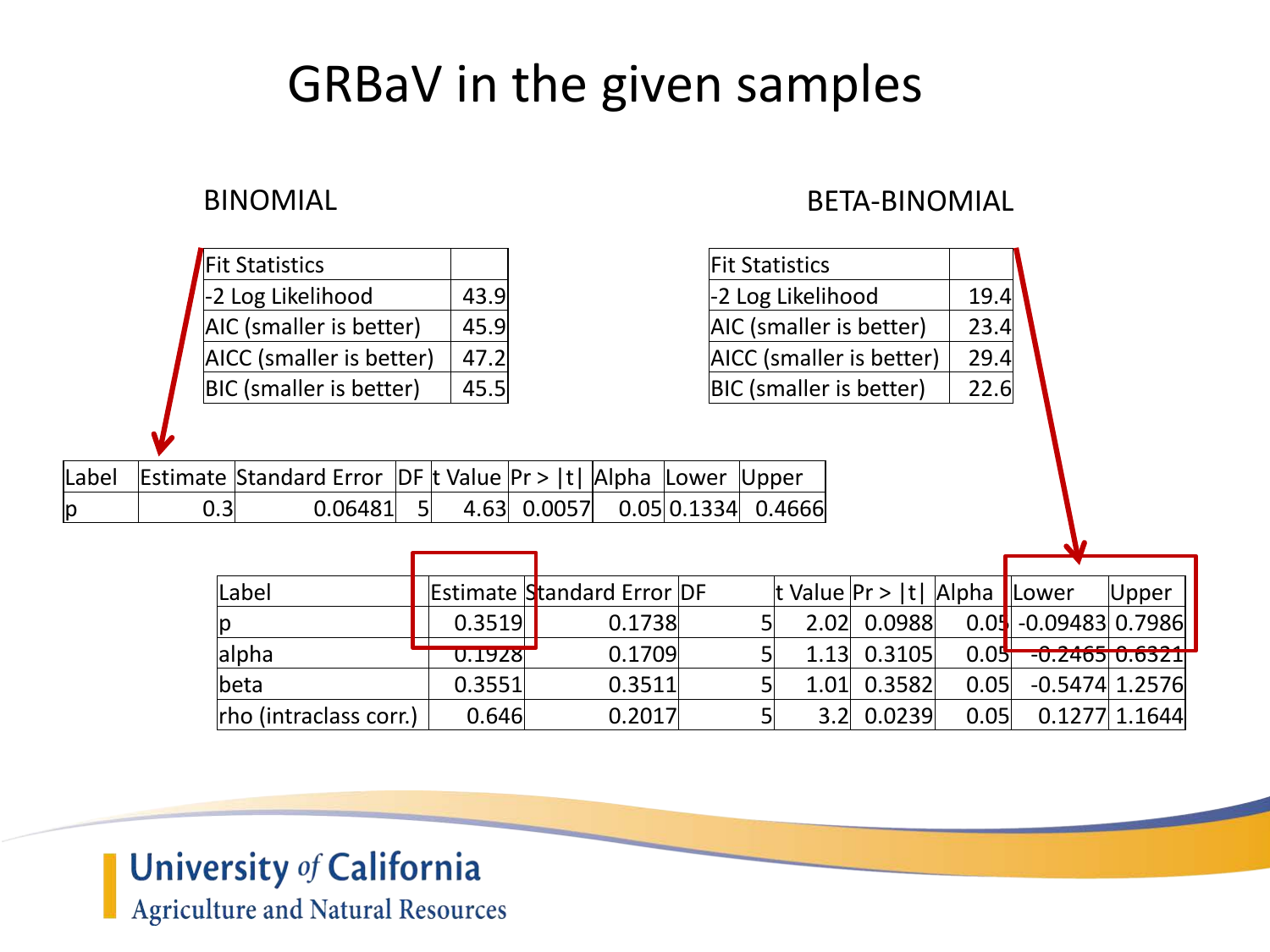# Potential Distribution

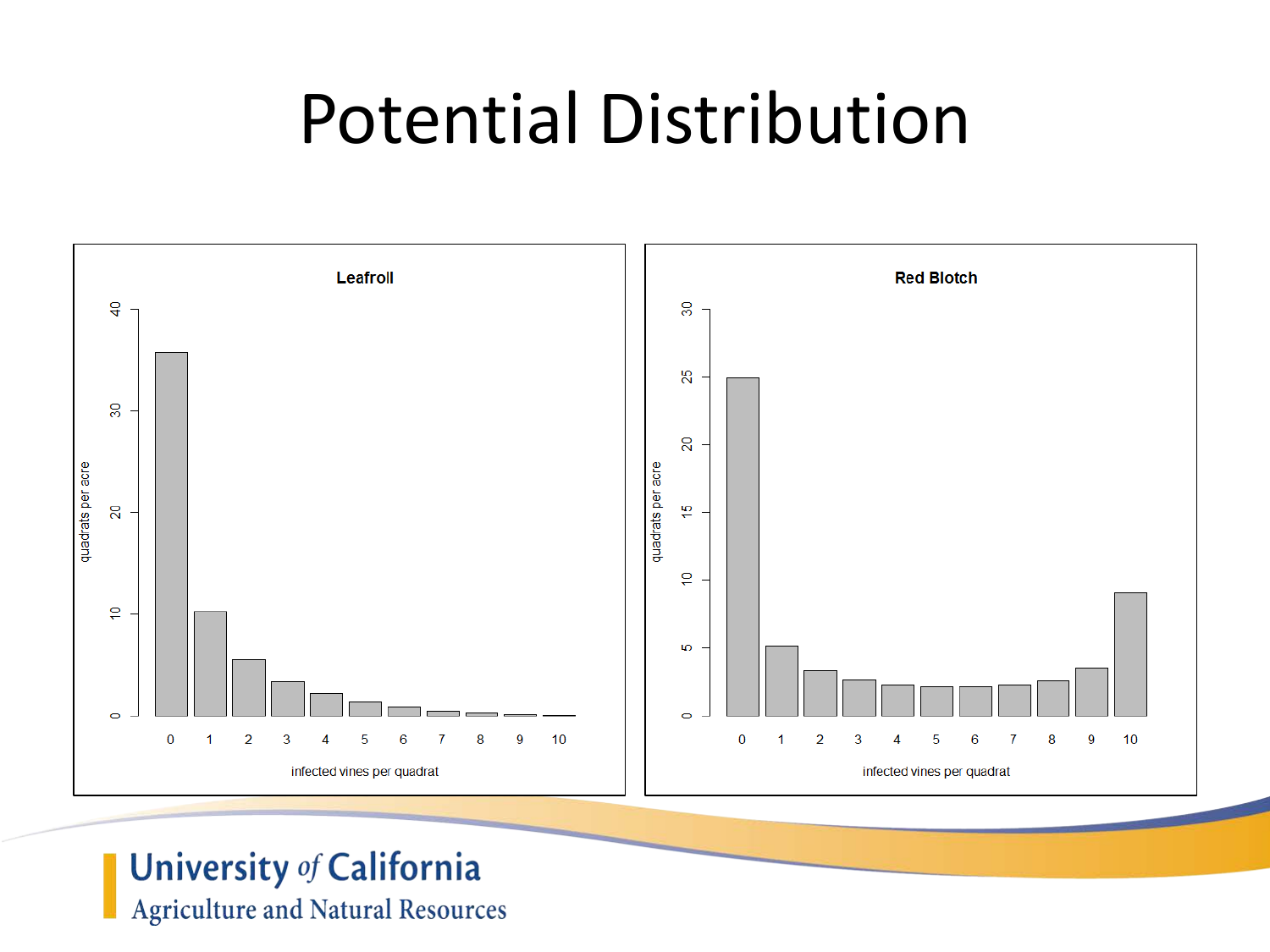# The certification discussion and the future: realistic expectations are the key to



 $c = d \times tpp$ 

 $d =$  probability of detection (sampling) =  $f(n,N,p,\theta)$ *tpp* = diagnostic true positive proportion

*r: background contamination rate*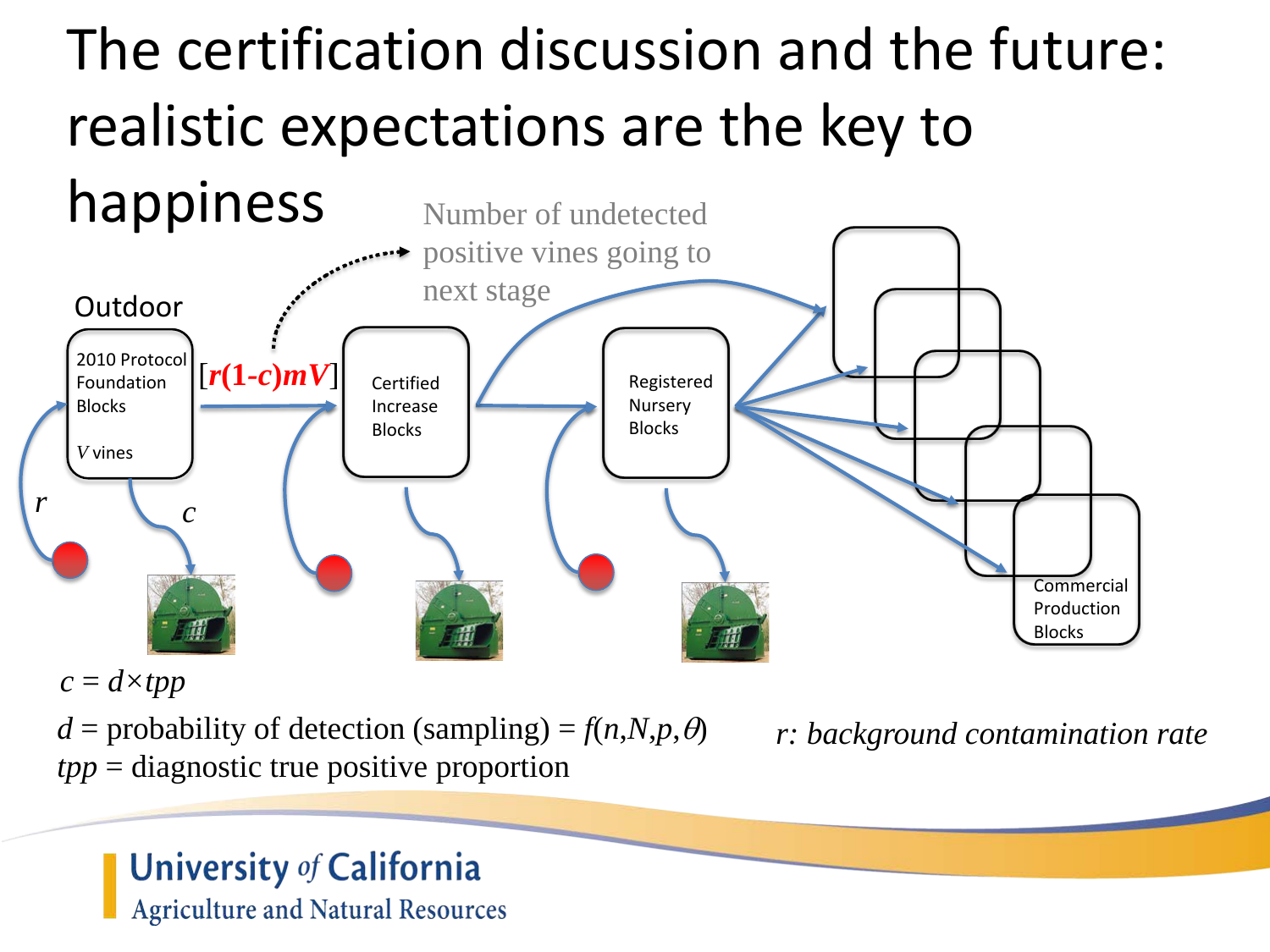# Sampling depends on spatial scale relationships



*Assume composite samples of n vines each In a simple world where disease has a random pattern*

$$
p_c = 1 - (1 - p_v)^n
$$

*The proportion of composites with at least one positive test as a function of the proportion of infected vines*

$$
p_v = 1 - (1 - p_c)^{(\frac{1}{n})}
$$

*The proportion of infected vines as a function of the proportion of infected composites*

$$
\tilde{v}_v = \frac{p_c (1 - p_c)^{\left(\frac{2 - n}{n}\right)}}{n^2}
$$

*Approximate variance in vine disease incidence based on composite disease incidence*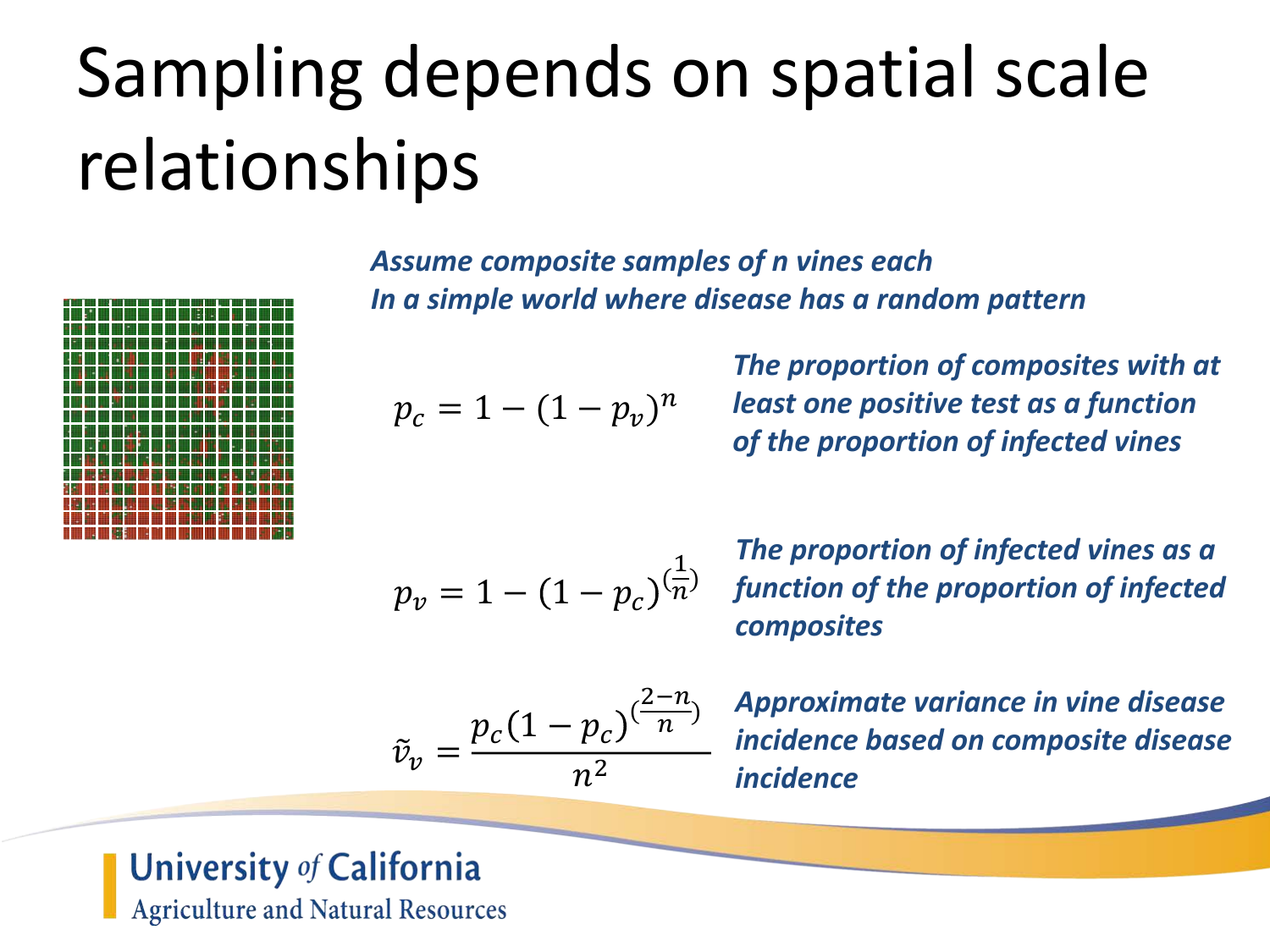# What about composites?



Fig. 1. Expected value (mean) of the maximum likelihood estimator  $(\hat{p})$  of the infection rate or probability  $(p)$  of disease transmission by a single vector versus the true value of p for tests employing  $k = 1$  to 25 vectors per test plant with  $N = 25$  test plants.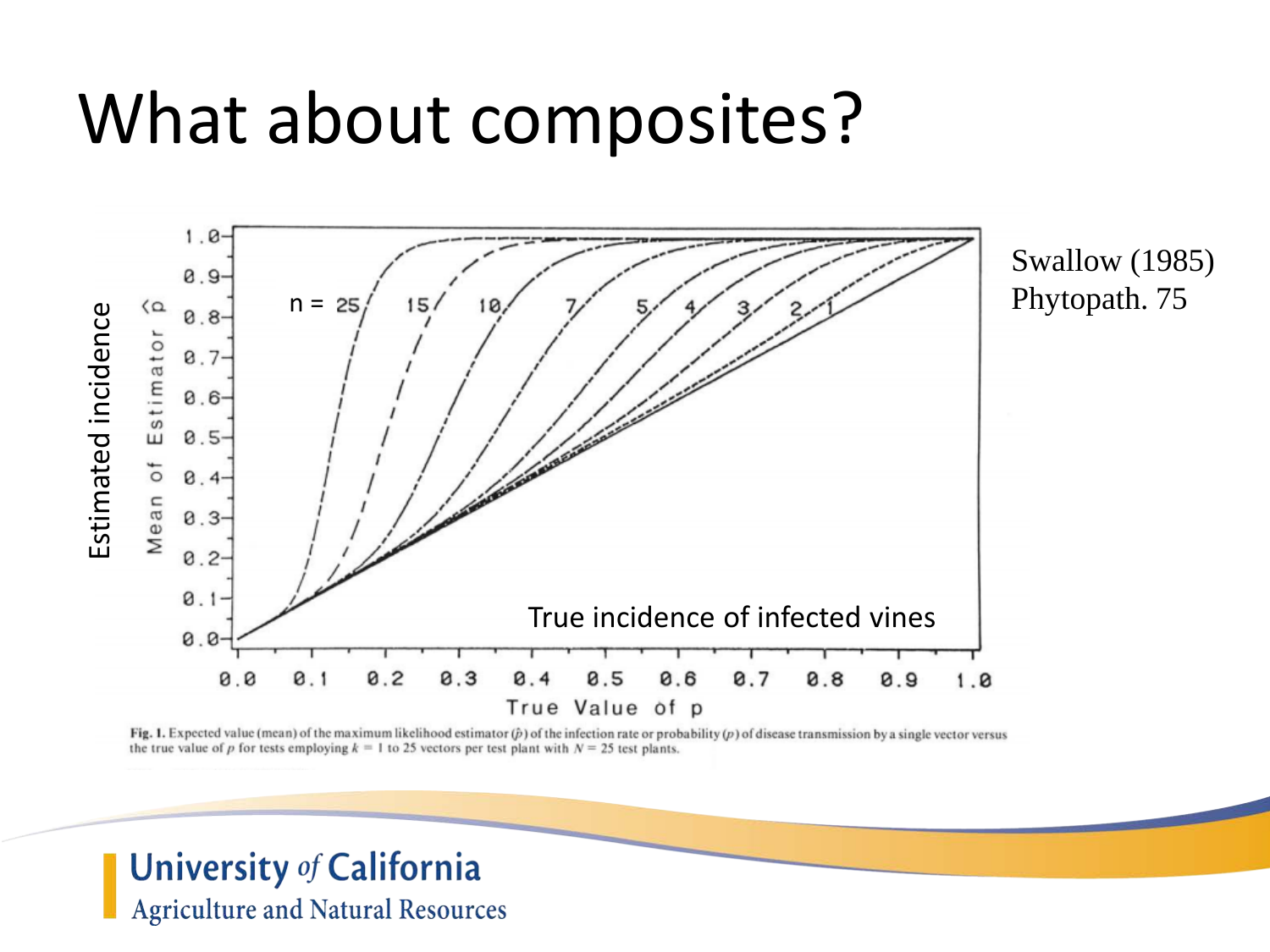# Sample size calculation for composite sampling (*at low incidence*)



*For n* <sup>≤</sup> *10 estimated vine incidence is not overly biased provided: Assumption of "randomness" is met True disease incidence is 40% or less*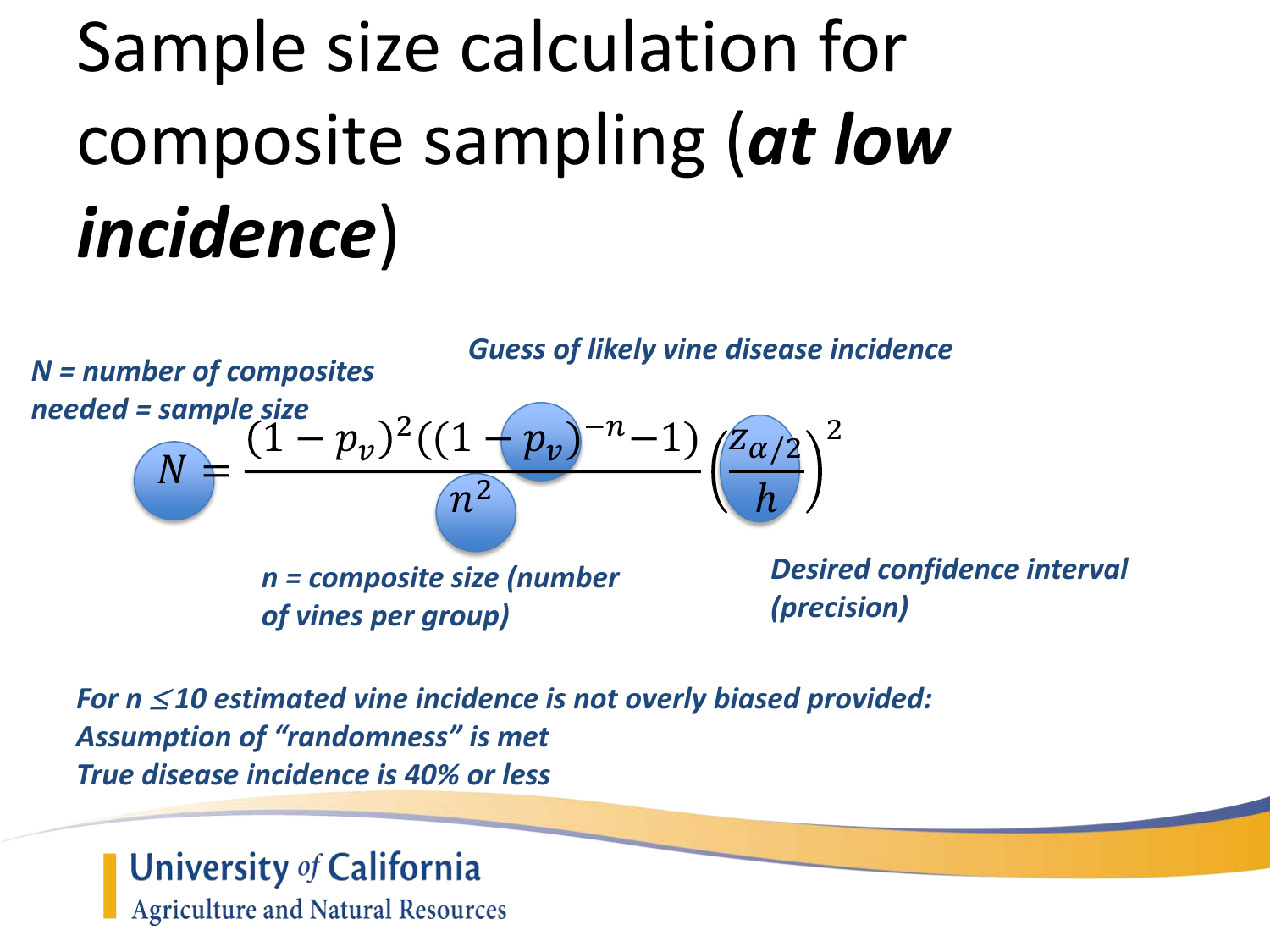# Certification and sampling: take home

Certification is based on sampling *not a census*

Sampling is *not perfect*

Sampling according to a known statistical model provides *long-run known results The long-run known results are what certification "means"*